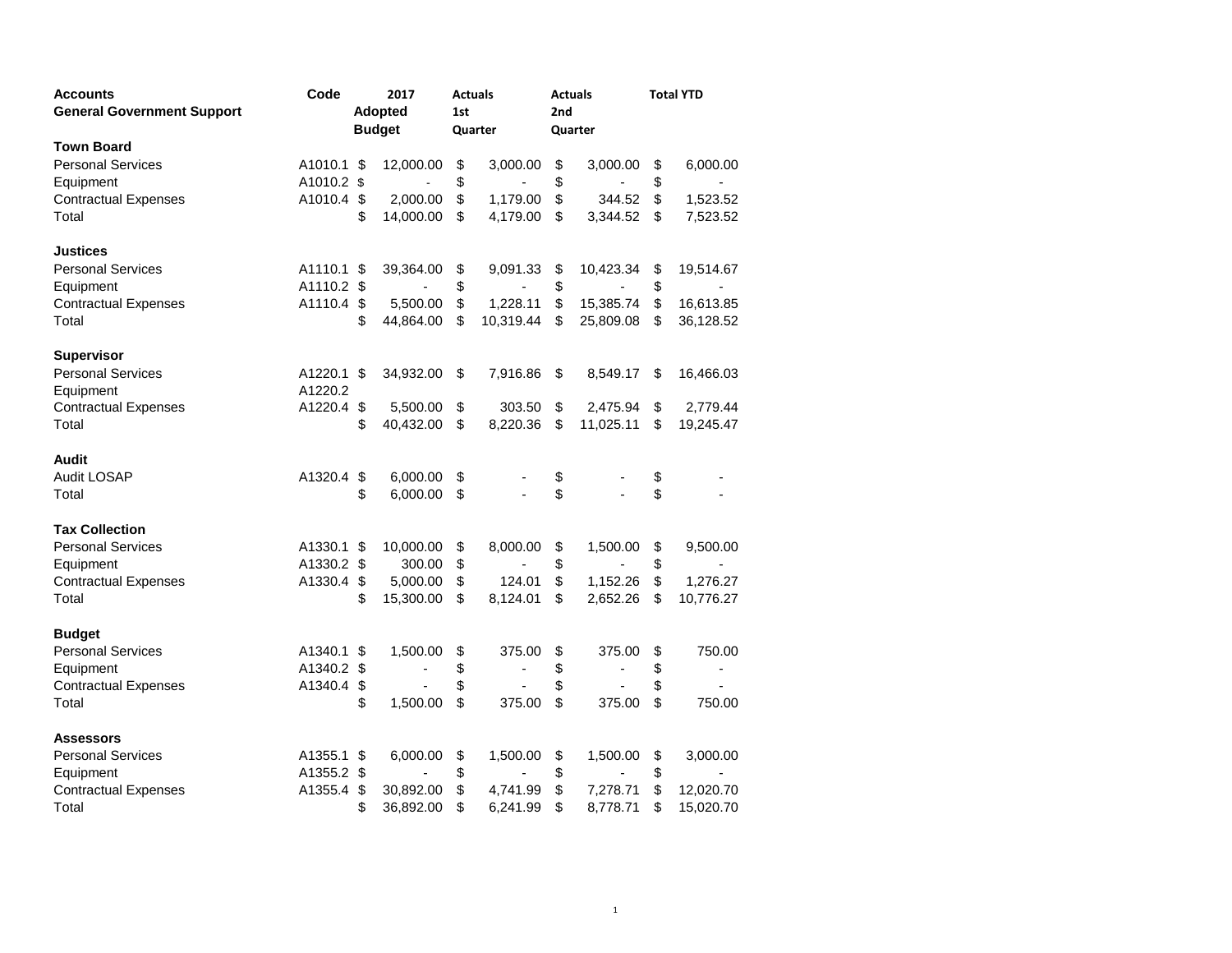| <b>Accounts</b>                     | Code       |    | 2017           |     | <b>Actuals</b> |     | <b>Actuals</b> | <b>Total YTD</b> |           |  |
|-------------------------------------|------------|----|----------------|-----|----------------|-----|----------------|------------------|-----------|--|
| <b>General Government Support</b>   |            |    | <b>Adopted</b> | 1st |                | 2nd |                |                  |           |  |
|                                     |            |    | <b>Budget</b>  |     | Quarter        |     | Quarter        |                  |           |  |
| <b>Fiscal Advisors</b>              |            |    |                |     |                |     |                |                  |           |  |
| <b>Contractual Expenses</b>         | A1380.4    | \$ |                | \$  |                | \$  |                | \$               |           |  |
| Total                               |            | \$ |                | \$  |                | \$  |                | \$               |           |  |
| <b>Town Clerk</b>                   |            |    |                |     |                |     |                |                  |           |  |
| <b>Personal Services</b>            | A1410.1 \$ |    | 34,500.00      | \$  | 7,865.13       | \$  | 9,770.63       | \$               | 17,635.76 |  |
| Equipment                           | A1410.2 \$ |    | 1,000.00       | \$  |                | \$  |                | \$               |           |  |
| <b>Contractual Expenses</b>         | A1410.4 \$ |    | 3,000.00       | \$  | 1,530.53       | \$  | 657.17         | \$               | 2,187.70  |  |
| Total                               |            | \$ | 38,500.00      | \$  | 9,395.66       | \$  | 10,427.80      | \$               | 19,823.46 |  |
| <b>Attorney</b>                     |            |    |                |     |                |     |                |                  |           |  |
| <b>Personal Services</b>            | A1420.1    | \$ |                | \$  |                | \$  |                | \$               |           |  |
| Equipment                           | A1420.2 \$ |    |                | \$  |                | \$  |                | \$               |           |  |
| <b>Contractual Expenses</b>         | A1420.4 \$ |    | 50,000.00      | \$  | 12,000.00      | \$  | 18,257.86      | \$               | 30,257.86 |  |
| Total                               |            | \$ | 50,000.00      | \$  | 12,000.00      | \$  | 18,257.86      | \$               | 30,257.86 |  |
| <b>Engineer</b>                     |            |    |                |     |                |     |                |                  |           |  |
| <b>Contractual Expenses</b>         | A1440.4    | \$ | 14,000.00      | \$  |                | \$  | 234.80         | \$               | 234.80    |  |
| Total                               |            | \$ | 14,000.00      | \$  |                | \$  | 234.80         | \$               | 234.80    |  |
| <b>Elections</b>                    |            |    |                |     |                |     |                |                  |           |  |
| <b>Personal Services</b>            | A1450.1 \$ |    | 250.00         | \$  |                | \$  |                | \$               |           |  |
| Equipment                           | A1450.2 \$ |    |                | \$  |                | \$  |                | \$               |           |  |
| <b>Contractual Expenses</b>         | A1450.4    | \$ |                | \$  |                | \$  |                | \$               |           |  |
| Total                               |            | \$ | 250.00         | \$  |                | \$  |                | \$               |           |  |
| <b>Buildings</b>                    |            |    |                |     |                |     |                |                  |           |  |
| <b>Personal Services</b>            | A1620.1    | S  | 2,000.00       | \$  | 225.00         | \$  | 348.75         | \$               | 573.75    |  |
| Equipment                           | A1620.2 \$ |    | 500.00         | \$  |                | \$  |                | \$               |           |  |
| <b>Contractual Expenses</b>         | A1620.4    | \$ | 60,000.00      | \$  | 6,302.33       | \$  | 12,694.97      | \$               | 18,997.30 |  |
| Total                               |            | \$ | 62,500.00      | \$  | 6,527.33       | \$  | 13,043.72      | \$               | 19,571.05 |  |
| <b>Central Communicatons System</b> |            |    |                |     |                |     |                |                  |           |  |
| <b>Personal Services</b>            | A1650.1    | \$ |                | \$  |                | \$  |                | \$               |           |  |
| Equipment                           | A1650.2    | \$ |                | \$  |                | \$  |                | \$               |           |  |
| <b>Contractual Expenses</b>         | A1650.4    | \$ | 3,000.00       | \$  | 665.28         | \$  | 663.33         | \$               | 1,328.61  |  |
| Total                               |            | \$ | 3,000.00       | \$  | 665.28         | \$  | 663.33         | \$               | 1,328.61  |  |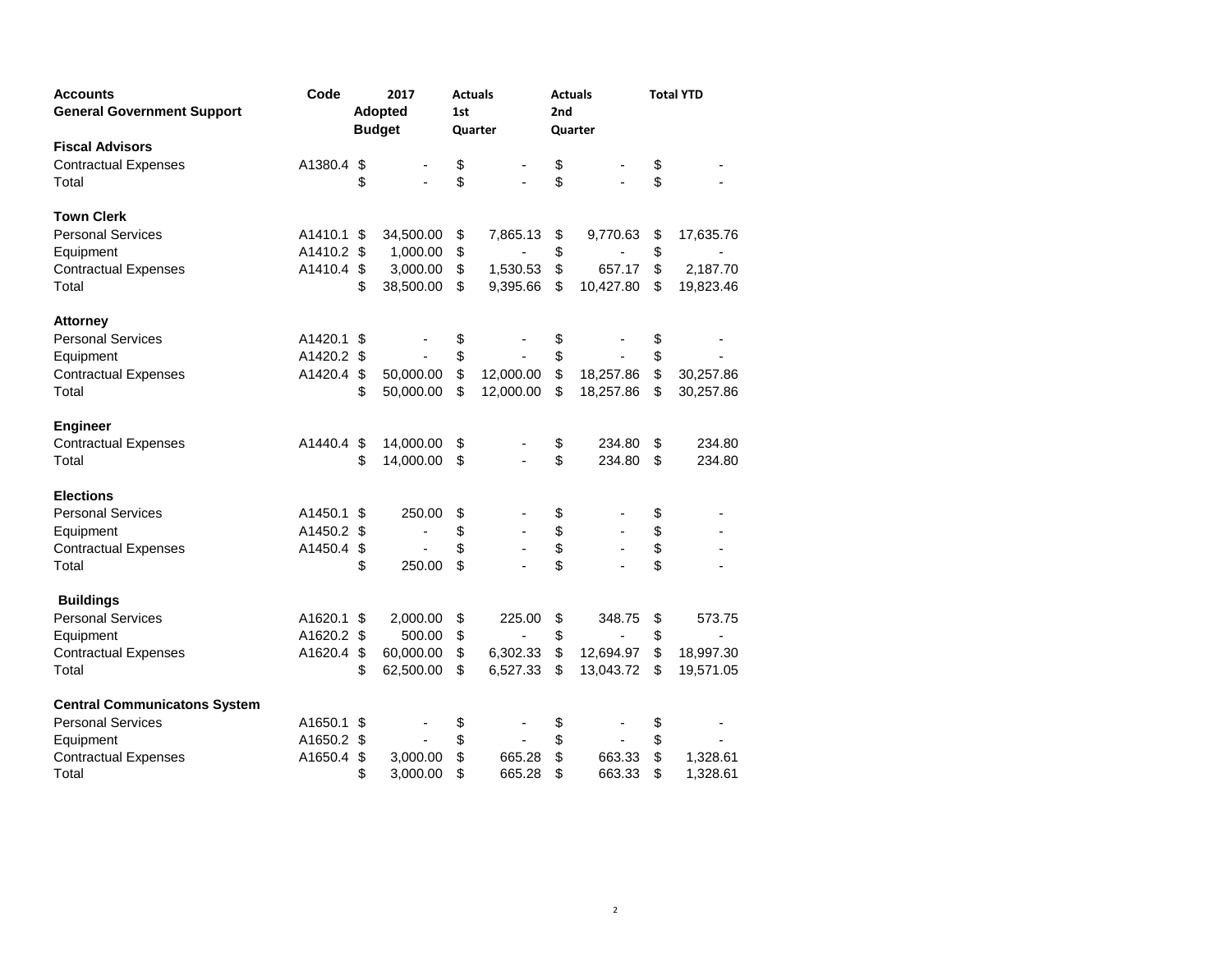| <b>Accounts</b>                         | Code       | 2017             |     | <b>Actuals</b> |      | <b>Actuals</b>  |    | <b>Total YTD</b> |
|-----------------------------------------|------------|------------------|-----|----------------|------|-----------------|----|------------------|
| <b>General Government Support</b>       |            | <b>Adopted</b>   | 1st |                | 2nd  |                 |    |                  |
|                                         |            | <b>Budget</b>    |     | Quarter        |      | Quarter         |    |                  |
| <b>Central Printing and Mailing</b>     |            |                  |     |                |      |                 |    |                  |
| <b>Personal Services</b>                | A1670.1    | \$               | \$  |                | \$   |                 | \$ |                  |
| Equipment                               | A1670.2 \$ |                  | \$  |                | \$   |                 | \$ |                  |
| <b>Contractual Expenses</b>             | A1670.4 \$ | 2,500.00         | \$  | 1,480.98       | $\,$ | $(1,325.76)$ \$ |    | 155.22           |
| Total                                   |            | \$<br>2,500.00   | \$  | 1,480.98       | \$   | $(1,325.76)$ \$ |    | 155.22           |
| <b>Special items</b>                    |            |                  |     |                |      |                 |    |                  |
| Unallocated Insurance                   | A1910.4 \$ | 35,000.00        | \$  | 222.38         | \$   | 32,022.09       | \$ | 32,244.47        |
| <b>Municipal Association Dues</b>       | A1920.4 \$ | 1,000.00         | \$  | 1,000.00       | \$   |                 | \$ | 1,000.00         |
| Contingency                             | A1990.4 \$ | 40,000.00        | \$  |                | \$   |                 | \$ |                  |
| Total                                   |            | \$<br>76,000.00  | \$  | 1,222.38       | \$   | 32,022.09       | \$ | 33,244.47        |
| <b>Total General Government Support</b> |            | \$<br>405,738.00 | \$  | 68,751.43      |      | \$125,308.52    |    | \$194,059.95     |
| <b>Public Safety</b>                    |            |                  |     |                |      |                 |    |                  |
| <b>Traffic Control</b>                  |            |                  |     |                |      |                 |    |                  |
| <b>Personal Services</b>                | A3310.1 \$ |                  | \$  |                | \$   |                 | \$ |                  |
| Equipment                               | A3310.2 \$ |                  | \$  |                | \$   |                 | \$ |                  |
| <b>Contractual Expenses</b>             | A3310.4 \$ | 1,000.00         | \$  | 494.50         | \$   |                 | \$ | 494.50           |
| Total                                   |            | \$<br>1,000.00   | \$  | 494.50         | \$   |                 | \$ | 494.50           |
| <b>Control of Dogs</b>                  |            |                  |     |                |      |                 |    |                  |
| <b>Personal Services</b>                | A3510.1 \$ | 6,200.00         | \$  | 1,430.76       | \$   | 1,669.22        | \$ | 3,099.98         |
| Equipment                               | A3510.2 \$ |                  | \$  |                | \$   |                 | \$ |                  |
| <b>Contractual Expenses</b>             | A3510.4 \$ | 5,200.00         | \$  | 36.00          | \$   | 204.38          | \$ | 240.38           |
| Total                                   |            | \$<br>11,400.00  | \$  | 1,466.76       | \$   | 1,873.60        | \$ | 3,340.36         |
| <b>Animal Control Other</b>             |            |                  |     |                |      |                 |    |                  |
| <b>Personal Services</b>                | A3520.1 \$ |                  | \$  |                | \$   |                 | \$ |                  |
| Equipment                               | A3520.2 \$ | ÷,               | \$  |                | \$   |                 | \$ |                  |
| <b>Contractual Expenses</b>             | A3520.4    | \$<br>500.00     | \$  |                | \$   |                 | \$ |                  |
| Total                                   |            | \$<br>500.00     | \$  |                | \$   |                 | \$ |                  |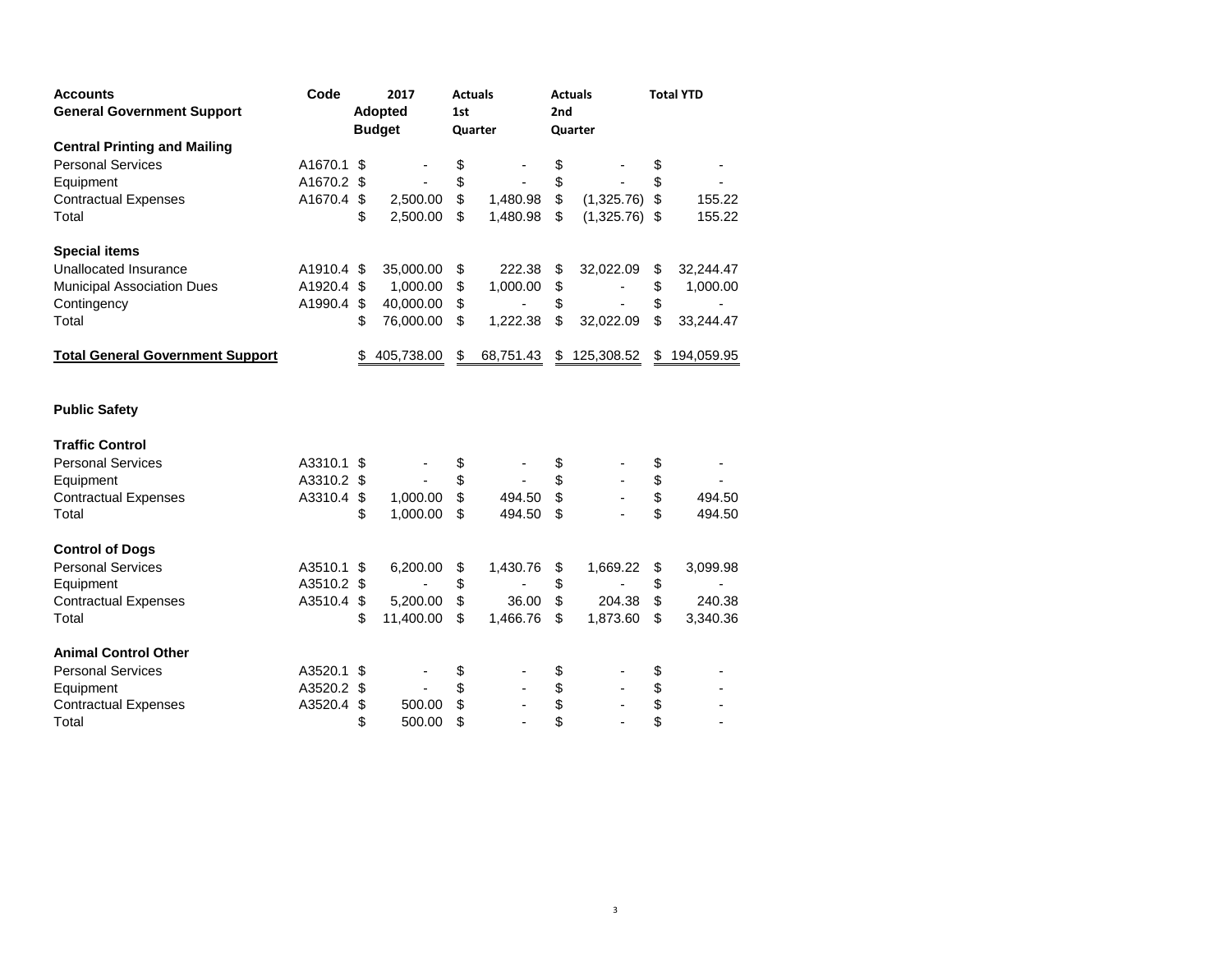| <b>Accounts</b>                      | Code       |    | 2017<br><b>Actuals</b> |     |                          | <b>Actuals</b> |                          |    | <b>Total YTD</b> |  |  |
|--------------------------------------|------------|----|------------------------|-----|--------------------------|----------------|--------------------------|----|------------------|--|--|
| <b>General Government Support</b>    |            |    | <b>Adopted</b>         | 1st |                          | 2nd            |                          |    |                  |  |  |
|                                      |            |    | <b>Budget</b>          |     | Quarter                  | Quarter        |                          |    |                  |  |  |
| <b>Safety Inspection</b>             |            |    |                        |     |                          |                |                          |    |                  |  |  |
| <b>Personal Services</b>             | A3620.1    | \$ | 9,000.00               | \$  | 2,076.90                 | \$             | 2,923.05                 | \$ | 4,999.95         |  |  |
| Equipment                            | A3620.2    | \$ | 300.00                 | \$  |                          | \$             |                          | \$ |                  |  |  |
| <b>Contractual Expenses</b>          | A3620.4    | \$ | 1,000.00               | \$  | 178.12                   | \$             | 332.95                   | \$ | 511.07           |  |  |
| Total                                |            | \$ | 10,300.00              | \$  | 2,255.02                 | \$             | 3,256.00                 | \$ | 5,511.02         |  |  |
| <b>Total Public Safety</b>           |            | \$ | 23,200.00              | \$  | 4,216.28                 | \$             | 5,129.60                 | \$ | 9,345.88         |  |  |
| <b>Health</b>                        |            |    |                        |     |                          |                |                          |    |                  |  |  |
| <b>Board of Health</b>               |            |    |                        |     |                          |                |                          |    |                  |  |  |
| <b>Personal Services</b>             | A4010.1    | \$ | 1,500.00               | \$  |                          | \$             |                          | \$ |                  |  |  |
| Total                                |            | \$ | 1,500.00               | \$  |                          | \$             |                          | \$ |                  |  |  |
| <b>Registrar of Vital Statistics</b> |            |    |                        |     |                          |                |                          |    |                  |  |  |
| <b>Personal Services</b>             | A4020.1    | \$ | 250.00                 | \$  | 62.50                    | \$             | 62.50                    | \$ | 125.00           |  |  |
| Equipment                            | A4020.2 \$ |    | $\overline{a}$         | \$  | $\overline{\phantom{a}}$ | \$             | ٠                        | \$ | ٠                |  |  |
| <b>Contractual Expenses</b>          | A4020.4    | \$ |                        | \$  | ä,                       | \$             | $\overline{\phantom{a}}$ | \$ |                  |  |  |
| Total                                |            | \$ | 250.00                 | \$  | 62.50                    | \$             | 62.50                    | \$ | 125.00           |  |  |
| Ambulance                            |            |    |                        |     |                          |                |                          |    |                  |  |  |
| <b>Personal Services</b>             | A4540.1    | S  |                        | \$  |                          | \$             |                          | \$ |                  |  |  |
| Equipment                            | A4540.2    | S  |                        | \$  |                          | \$             | ٠                        | \$ |                  |  |  |
| <b>Contractual Expenses</b>          | A4540.4 \$ |    | 139,301.00             | \$  | 139,301.00               | \$             | $\overline{\phantom{a}}$ | \$ | 139,301.00       |  |  |
| Total                                |            | \$ | 139,301.00             | \$  | 139,301.00               | \$             | $\overline{\phantom{a}}$ | \$ | 139,301.00       |  |  |
| <b>Total Health</b>                  |            | \$ | 141,051.00             | \$  | 139,363.50               | \$             | 62.50                    | S  | 139,426.00       |  |  |
| Transportation                       |            |    |                        |     |                          |                |                          |    |                  |  |  |
| <b>Superintendent of Highways</b>    |            |    |                        |     |                          |                |                          |    |                  |  |  |
| <b>Personal Services</b>             | A5010.1    | S  | 56,000.00              | \$  | 12,923.10                | \$             | 15,076.95                | \$ | 28,000.05        |  |  |
| Equipment                            | A5010.2 \$ |    |                        | \$  | ٠                        | \$             | ٠                        | \$ | ٠                |  |  |
| <b>Contractual Expenses</b>          | A5010.4    | \$ | 1,200.00               | \$  | 280.26                   | \$             | 740.93                   | \$ | 1,021.19         |  |  |
| Total                                |            | \$ | 57,200.00              | \$  | 13,203.36                | \$             | 15,817.88                | \$ | 29,021.24        |  |  |
| <b>Street Lighting</b>               |            |    |                        |     |                          |                |                          |    |                  |  |  |
| <b>Contractual Expenses</b>          | A5182.4    | \$ | 2,500.00               | \$  | 466.29                   | \$             | 578.42                   | \$ | 1,044.71         |  |  |
| Total                                |            | \$ | 2,500.00               | \$  | 466.29                   | \$             | 578.42                   | \$ | 1,044.71         |  |  |
| <b>Total Transportation</b>          |            | \$ | 59,700.00              | \$  | 13,669.65                | \$             | 16,396.30                | \$ | 30,065.95        |  |  |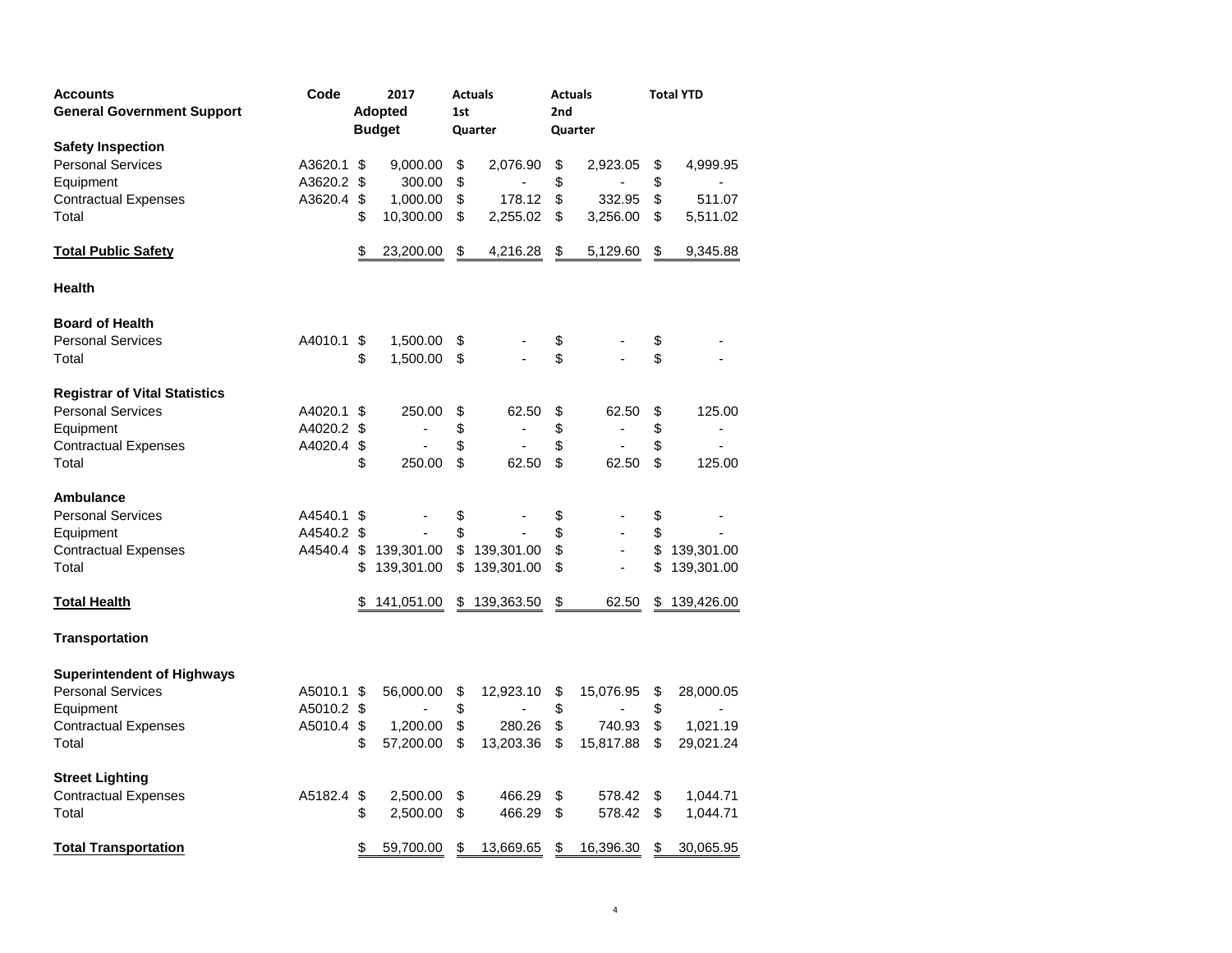| <b>Accounts</b><br><b>General Government Support</b> | Code        | 2017<br>Adopted<br><b>Budget</b> |             | <b>Actuals</b><br>1st<br>Quarter |                          | <b>Actuals</b><br>2nd<br>Quarter |        | <b>Total YTD</b>    |
|------------------------------------------------------|-------------|----------------------------------|-------------|----------------------------------|--------------------------|----------------------------------|--------|---------------------|
| <b>Economic Assistance and Opportunity</b>           |             |                                  |             |                                  |                          |                                  |        |                     |
| <b>Publicity</b>                                     |             |                                  |             |                                  |                          |                                  |        |                     |
| <b>Contractual Expenses</b>                          | A6410.4 \$  |                                  | 750.00      | \$                               |                          | \$                               |        | \$                  |
| Total                                                |             | \$                               | 750.00      | \$                               |                          | \$                               |        | \$                  |
| <b>Veterans Services</b>                             |             |                                  |             |                                  |                          |                                  |        |                     |
| <b>Personal Services</b>                             | A6510.1 \$  |                                  |             | \$                               |                          | \$                               |        | \$                  |
| Equipment                                            | A6510.2 \$  |                                  |             | \$                               |                          | \$                               |        | \$                  |
| <b>Contractual Expenses</b>                          | A6510.4     | \$                               | 700.00      | \$                               |                          | $\mathbb{S}$                     | 452.65 | \$<br>452.65        |
| Total                                                |             | \$                               | 700.00      | \$                               |                          | \$                               | 452.65 | \$<br>452.65        |
| <b>Total Economic Assistance and Opportunity</b>     |             | \$                               | 1,450.00    | $\frac{1}{2}$                    |                          | \$                               | 452.65 | \$<br>452.65        |
| <b>Culture and Recreation</b>                        |             |                                  |             |                                  |                          |                                  |        |                     |
|                                                      |             |                                  |             |                                  |                          |                                  |        |                     |
| <b>Waterway Navigation</b>                           |             |                                  |             |                                  |                          |                                  |        |                     |
| <b>Contractual Expenses</b>                          | A5710.4 \$  |                                  | 1,800.00    | \$                               |                          | \$                               |        | \$                  |
| Total                                                |             | \$                               | 1,800.00 \$ |                                  |                          | \$                               |        | \$                  |
| <b>Special Recreational Facilities</b>               |             |                                  |             |                                  |                          |                                  |        |                     |
| <b>Personal Services</b>                             | A7180.1 \$  |                                  | 10,000.00   | \$                               |                          | \$                               |        | \$                  |
| Equipment                                            | A7180.2 \$  |                                  | 500.00      | \$                               |                          | \$                               |        | \$                  |
| Contractual Expenses-Beach                           | A7180.41 \$ |                                  | 1,500.00    | \$                               |                          | \$                               | 180.00 | \$<br>180.00        |
| <b>Contractual Expenses-Skating Rink</b>             | A7180.42 \$ |                                  | ÷,          | \$                               |                          | \$                               |        | \$<br>$\frac{1}{2}$ |
| Total                                                |             | \$                               | 12,000.00   | \$                               |                          | \$                               | 180.00 | \$<br>180.00        |
| Youth Program                                        |             |                                  |             |                                  |                          |                                  |        |                     |
| <b>Personal Services</b>                             | A7310.1 \$  |                                  |             | \$                               |                          | \$                               |        | \$<br>-             |
| Equipment                                            | A7310.2 \$  |                                  |             | \$                               | $\overline{\phantom{a}}$ | \$                               |        | \$                  |
| <b>Contractual Expenses</b>                          | A7310.4     | \$                               | 650.00      | \$                               |                          | \$                               | 650.00 | \$<br>650.00        |
| Total                                                |             | \$                               | 650.00      | \$                               |                          | \$                               | 650.00 | \$<br>650.00        |
| Joint Youth Project                                  |             |                                  |             |                                  |                          |                                  |        |                     |
| <b>Contractual Expenses</b>                          | A7320.4     | \$                               | 8,000.00    | \$                               |                          | \$                               |        | \$                  |
| Total                                                |             | \$                               | 8,000.00    | \$                               |                          | \$                               |        | \$                  |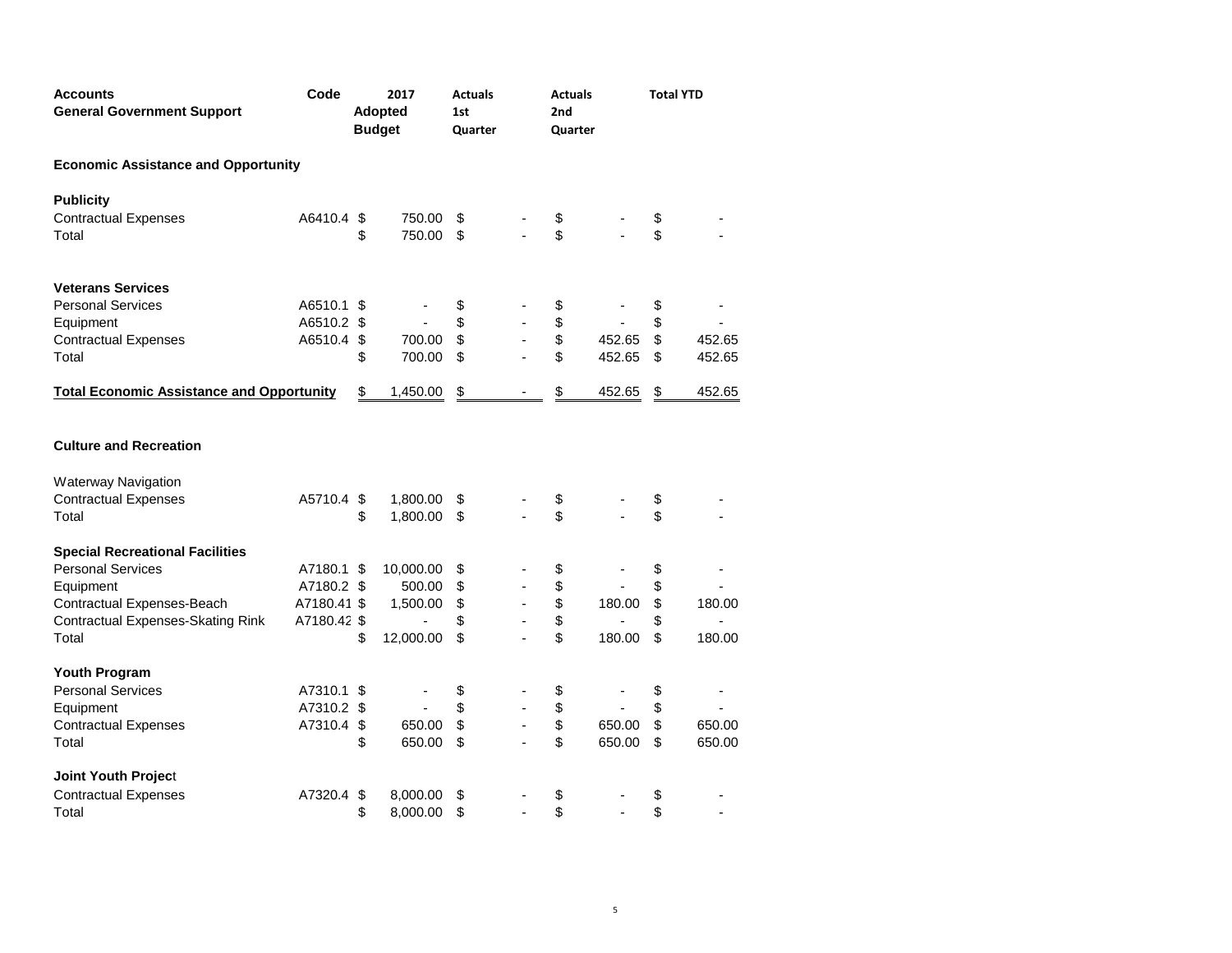| <b>Accounts</b><br><b>General Government Support</b> | Code       | 2017<br><b>Adopted</b><br><b>Budget</b> |           | <b>Actuals</b><br>1st<br>Quarter |          | <b>Actuals</b><br>2nd<br>Quarter |                          | <b>Total YTD</b> |                |  |
|------------------------------------------------------|------------|-----------------------------------------|-----------|----------------------------------|----------|----------------------------------|--------------------------|------------------|----------------|--|
| <b>Historian</b>                                     |            |                                         |           |                                  |          |                                  |                          |                  |                |  |
| <b>Personal Services</b>                             | A7510.1    | \$                                      | 800.00    | \$                               | 200.00   | \$                               | 200.00                   | \$               | 400.00         |  |
| Equipment                                            | A7510.2 \$ |                                         | ä,        | \$                               | ٠        | \$                               |                          | \$               |                |  |
| <b>Contractual Expenses</b>                          | A7510.4    | \$                                      | 50.00     | \$                               |          | \$                               | 35.99                    | \$               | 35.99          |  |
| Total                                                |            | \$                                      | 850.00    | \$                               | 200.00   | \$                               | 235.99                   | \$               | 435.99         |  |
| <b>Celebration</b>                                   |            |                                         |           |                                  |          |                                  |                          |                  |                |  |
| <b>Personal Services</b>                             | A7550.1    | \$                                      |           | \$                               |          | \$                               |                          | \$               |                |  |
| Equipment                                            | A7550.2 \$ |                                         | ÷,        | \$                               |          | \$                               |                          | \$               |                |  |
| <b>Contractual Expenses</b>                          | A7550.4 \$ |                                         | 500.00    | \$                               | 171.00   | \$                               |                          | \$               | 171.00         |  |
| Total                                                |            | \$                                      | 500.00    | \$                               | 171.00   | \$                               |                          | \$               | 171.00         |  |
| <b>Adult Recreaton</b>                               |            |                                         |           |                                  |          |                                  |                          |                  |                |  |
| <b>Personal Services</b>                             | A7620.1 \$ |                                         |           | \$                               |          | \$                               |                          | \$               |                |  |
| Equipment                                            | A7620.2 \$ |                                         |           | \$                               |          | \$                               |                          | \$               |                |  |
| <b>Contractual Expenses</b>                          | A7620.4    | \$                                      | 2,000.00  | \$                               | 2,000.00 | \$                               |                          | \$               | 2,000.00       |  |
| Total                                                |            | \$                                      | 2,000.00  | \$                               | 2,000.00 | \$                               |                          | \$               | 2,000.00       |  |
| <b>Total Culture and Recreation</b>                  |            | S                                       | 25,800.00 | \$                               | 2,371.00 | \$                               | 1,065.99                 | \$               | 3,436.99       |  |
| <b>Home and Community Services</b>                   |            |                                         |           |                                  |          |                                  |                          |                  |                |  |
| <b>Planning</b>                                      |            |                                         |           |                                  |          |                                  |                          |                  |                |  |
| <b>Personal Services</b>                             | A8020.1 \$ |                                         | 4,570.00  | \$                               | 1,054.62 | \$                               | 1,230.39                 | \$               | 2,285.01       |  |
| Equipment                                            | A8020.2 \$ |                                         | ä,        | \$                               | ä,       | \$                               | $\overline{a}$           | \$               | $\sim$         |  |
| <b>Contractual Expenses</b>                          | A8020.4 \$ |                                         | 7,500.00  | \$                               | 764.99   | \$                               | 2,374.30                 | \$               | 3,139.29       |  |
| Total                                                |            | \$                                      | 12,070.00 | \$                               | 1,819.61 | \$                               | 3,604.69                 | \$               | 5,424.30       |  |
| <b>Environmental Control</b>                         |            |                                         |           |                                  |          |                                  |                          |                  |                |  |
| <b>Contractual Expenses</b>                          | A8090.4    | \$                                      | 5,000.00  | \$                               |          | \$                               |                          | \$               |                |  |
| Total                                                |            | \$                                      | 5,000.00  | \$                               |          | \$                               |                          | \$               |                |  |
| <b>Cemeteries</b>                                    |            |                                         |           |                                  |          |                                  |                          |                  |                |  |
| <b>Personal Services</b>                             | A8810.1    | \$                                      | 5,000.00  | \$                               |          | \$                               | 887.50                   | \$               | 887.50         |  |
| Equipment                                            | A8810.2 \$ |                                         |           | \$                               |          | \$                               | $\overline{\phantom{a}}$ | \$               | $\overline{a}$ |  |
| <b>Contractual Expenses</b>                          | A8810.4    | $\sqrt[6]{\frac{1}{2}}$                 | 500.00    | \$                               |          | \$                               | $\overline{\phantom{a}}$ | \$               |                |  |
| Total                                                |            | \$                                      | 5,500.00  | \$                               |          | \$                               | 887.50                   | \$               | 887.50         |  |
| <b>Total Home and Community Services</b>             |            | \$                                      | 22,570.00 | \$                               | 1,819.61 | \$                               | 4,492.19                 | $\frac{1}{2}$    | 6,311.80       |  |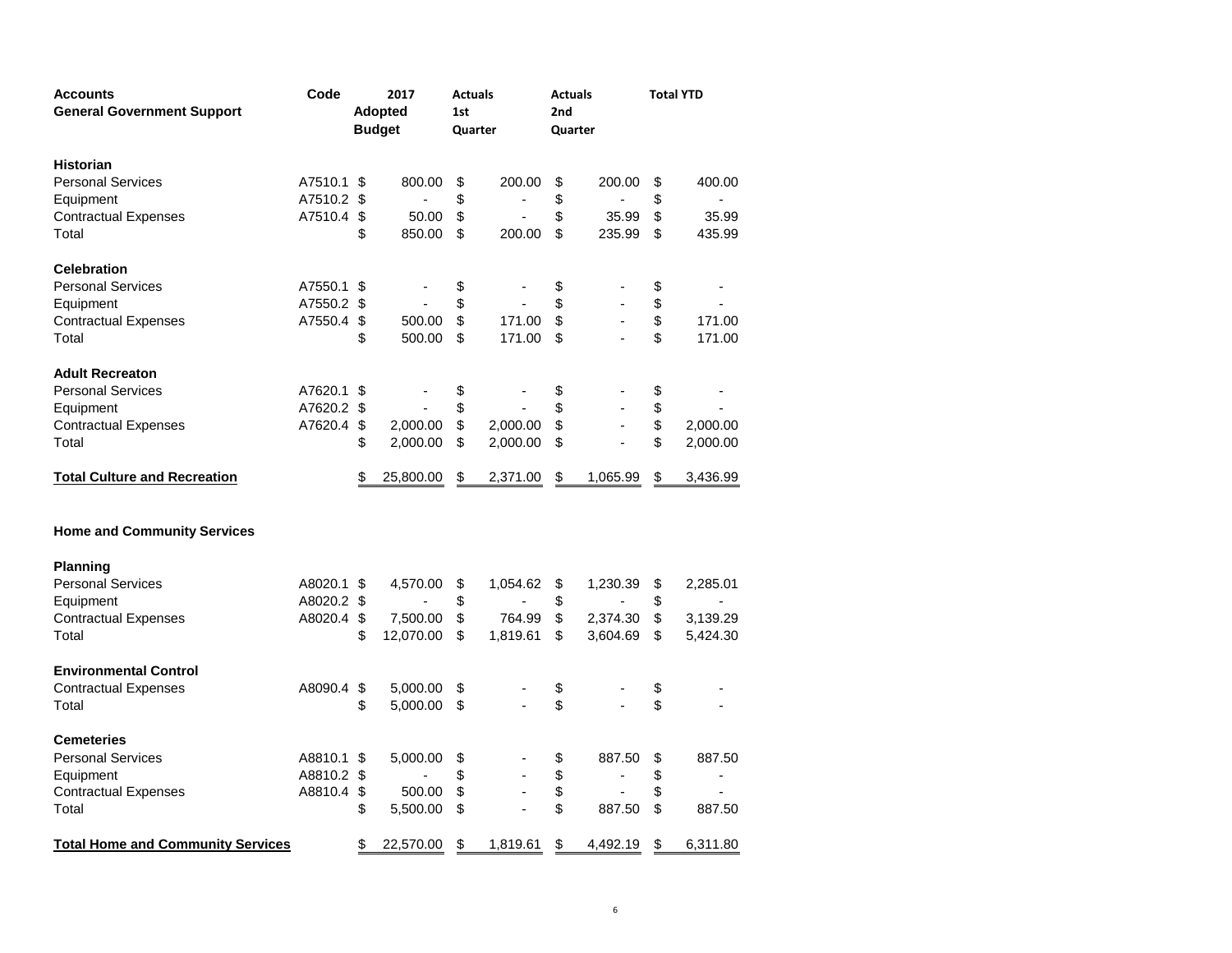| <b>Accounts</b>                          | Code       | 2017           |               | <b>Actuals</b> |               |     | <b>Actuals</b> | <b>Total YTD</b> |            |  |
|------------------------------------------|------------|----------------|---------------|----------------|---------------|-----|----------------|------------------|------------|--|
| <b>General Government Support</b>        |            | <b>Adopted</b> |               |                | 1st           | 2nd |                |                  |            |  |
|                                          |            |                | <b>Budget</b> |                | Quarter       |     | Quarter        |                  |            |  |
| <b>Undistributed</b>                     |            |                |               |                |               |     |                |                  |            |  |
| <b>Employee Benefits</b>                 |            |                |               |                |               |     |                |                  |            |  |
| <b>State Retirement</b>                  | A9010.1    | \$             | 20,745.00     | \$             |               | \$  |                | \$               |            |  |
| Social Security                          | A9030.8    | \$             | 17,868.00     | \$             | 4,250.16      | \$  | 4,384.27       | \$               | 8,634.43   |  |
| <b>Disability Insurance</b>              | A9055.8    | \$             | 250.00        | \$             | 200.40        | \$  |                | \$               | 200.40     |  |
| Hospital and medical Insurance           | A9060.8 \$ |                | 16,750.00     | \$             | 4,257.33      | \$  | 3,440.80       | \$               | 7,698.13   |  |
| <b>Total Undistributed</b>               |            | \$             | 55,613.00     | \$             | 8,707.89      | \$  | 7,825.07       | \$               | 16,532.96  |  |
| <b>Total Appropriations/Expenditures</b> |            | \$             | 735,122.00    | S              | 238,899.36    | \$  | 160,732.82     | \$               | 399,632.18 |  |
| <b>General Fund Estimated Revenues</b>   |            |                |               |                |               |     |                |                  |            |  |
| Real Property Tax Revenue                | A1001      | S              | 273,459.00    |                | \$ 273,459.00 | \$  |                |                  | 273,459.00 |  |
| <b>Other Tax Items</b>                   |            |                |               |                |               |     |                |                  |            |  |
| Other Payments in Lieu of Taxes          | A1081      | \$             | 3,725.00      | \$             | 2,581.76      | \$  |                | \$               | 2,581.76   |  |
| Interest and Penalties on Real Property  | A1090      | \$             | 8,500.00      | \$             | 2,060.07      | \$  | 5,758.77       | \$               | 7,818.84   |  |
| Franchise                                | A1170      | \$             | 32,000.00     | \$             | 35,332.48     | \$  |                | \$               | 35,332.48  |  |
| <b>Departmental Income</b>               |            |                |               |                |               |     |                |                  |            |  |
| <b>Clerk Fees</b>                        | A1255      | \$             | 1,000.00      | \$             | 307.86        | \$  | 475.79         | \$               | 783.65     |  |
| Planning Board Fees                      | A2115      | \$             | 1,000.00      | \$             | 125.00        | \$  | 1,100.00       | \$               | 1,225.00   |  |
| <b>Use of Money</b>                      |            |                |               |                |               |     |                |                  |            |  |
| Interest and Earnings                    | A2401      | S              | 500.00        | \$             | 162.70        | S   | 100.81         | S                | 263.51     |  |
| <b>Licenses and Permits</b>              |            |                |               |                |               |     |                |                  |            |  |
| Dog License                              | A2544      | \$             | 1,200.00      | \$             | 449.00        | \$  | 1,728.00       | \$               | 2,177.00   |  |
| Permits                                  | A2590      | \$             |               | \$             |               | \$  |                | \$               |            |  |
| <b>Fines and Forfeitures</b>             |            |                |               |                |               |     |                |                  |            |  |
| <b>Fines and Forfeited Bail</b>          | A2610      | \$             | 85,000.00     | \$             | 11,195.00     | \$  | 18,786.00      | \$               | 29,981.00  |  |
| <b>Unclassified Revenue</b>              |            |                |               |                |               |     |                |                  |            |  |
| <b>Unclassified Revenue</b>              | A2770      | \$             |               | \$             | 51.31         | \$  | 20.46          | \$               | 71.77      |  |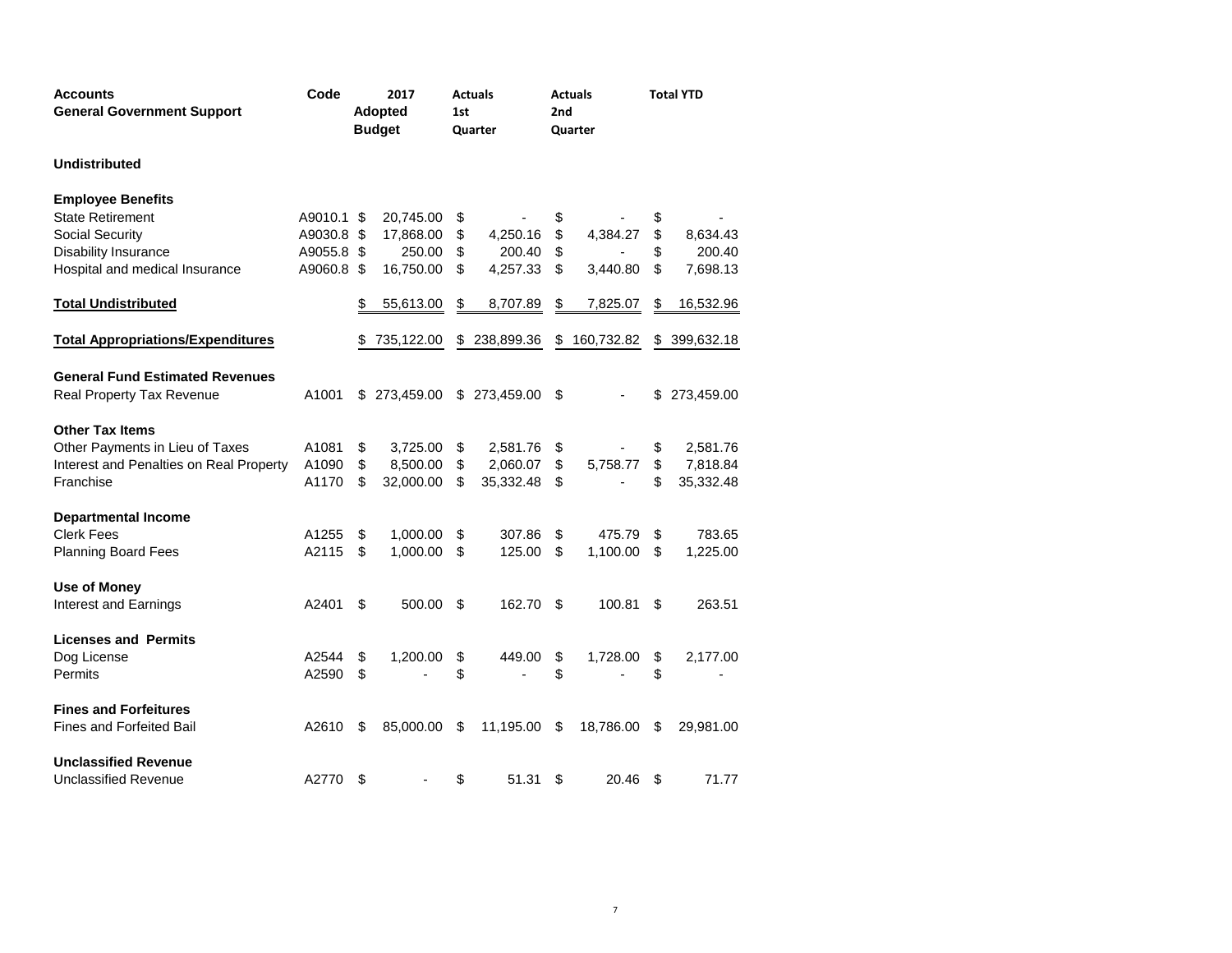| <b>Accounts</b>                          | Code        | 2017                           | <b>Actuals</b>       |    | <b>Actuals</b>                    |                         | <b>Total YTD</b> |
|------------------------------------------|-------------|--------------------------------|----------------------|----|-----------------------------------|-------------------------|------------------|
| <b>General Government Support</b>        |             | <b>Adopted</b>                 | 1st                  |    | 2nd                               |                         |                  |
|                                          |             | <b>Budget</b>                  | Quarter              |    | Quarter                           |                         |                  |
|                                          |             |                                |                      |    |                                   |                         |                  |
| <b>State Aid</b>                         |             |                                |                      |    |                                   |                         |                  |
| Per Capita                               | A3001       | \$<br>12,238.00                | \$                   | \$ |                                   | \$                      |                  |
| Mortgage Tax                             | A3005       | \$<br>65,000.00                | \$                   | \$ | 52,639.47                         | \$                      | 52,639.47        |
| <b>Other Star</b>                        | A3089       | \$<br>$\overline{\phantom{a}}$ | \$                   | \$ |                                   | \$                      |                  |
| Grant Revenue - Home and Community       | A3989       | \$                             | \$                   | \$ |                                   | \$                      |                  |
| <b>Grant Revenue - Other</b>             | A3089       | \$                             | \$<br>14,000.00      | \$ |                                   | \$                      | 14,000.00        |
| <b>Total Estimated</b>                   |             | \$<br>483,622.00               | \$<br>339,724.18     | \$ | 80,609.30                         |                         | \$420,333.48     |
| <b>Unexpended Balance</b>                |             | \$251,500.00                   | \$<br>746,205.30     | \$ | 665,990.09                        | \$                      | 680,113.05       |
|                                          |             | appropriated                   | cash on hand 3/31/17 |    | cash on hand 6/30/17 fund balance |                         |                  |
| <b>Highway Appropriations - Townwide</b> |             |                                |                      |    |                                   |                         |                  |
|                                          |             |                                |                      |    |                                   |                         |                  |
| <b>Bridges</b>                           |             |                                |                      |    |                                   |                         |                  |
| <b>Contractual Expenses</b>              | DA5120.4 \$ | 10,000.00                      | \$                   | \$ |                                   | \$                      |                  |
| Total                                    |             | \$<br>10,000.00                | \$                   | \$ |                                   | \$                      |                  |
| <b>Machinery</b>                         |             |                                |                      |    |                                   |                         |                  |
| Equipment                                | DA5130.2 \$ | 75,000.00                      | \$<br>39,736.10      | \$ |                                   | \$                      | 39,736.10        |
| <b>Contractual Expenses</b>              | DA5130.4 \$ | 80,000.00                      | \$<br>21,327.58      | \$ | 14,616.89                         | $\sqrt[6]{\frac{1}{2}}$ | 35,944.47        |
| Total                                    |             | \$<br>155,000.00               | \$<br>61,063.68      | \$ | 14,616.89                         | \$                      | 75,680.57        |
|                                          |             |                                |                      |    |                                   |                         |                  |
| <b>Snow Removal - Town</b>               |             |                                |                      |    |                                   |                         |                  |
| <b>Personal Services</b>                 | DA5142.1 \$ | 200,000.00                     | \$<br>105,144.39     |    |                                   |                         | 105,144.39       |
|                                          | DA5142.4 \$ | 80,000.00                      |                      | \$ | 17,616.48                         | \$                      |                  |
| <b>Contractual Expenses</b>              |             |                                | \$<br>13,979.20      | \$ |                                   | \$                      | 31,595.68        |
| Total                                    |             | \$<br>280,000.00               | \$<br>119,123.59     | \$ | 17,616.48                         | \$                      | 136,740.07       |
| <b>Employee Benefits</b>                 |             |                                |                      |    |                                   |                         |                  |
| <b>State Retirement</b>                  | DA9010.8 \$ | 24,856.00                      | \$                   | \$ |                                   | \$                      |                  |
| <b>Social Security</b>                   | DA9030.8 \$ | 15,300.00                      | \$<br>7,911.48       | \$ |                                   | \$                      | 7,911.48         |
| Hospital and Medical Insurance           | DA9060.8 \$ | 82,500.00                      | \$<br>25,648.01      | \$ | $\blacksquare$                    | \$                      | 25,648.01        |
| Uniforms                                 | DA9089.8 \$ | 3,600.00                       | \$<br>944.83         | \$ | 621.30                            | \$                      | 1,566.13         |
| Total                                    |             | \$<br>126,256.00               | \$<br>34,504.32      | \$ | 621.30                            | \$                      | 35,125.62        |
| <b>Debt Service Principal</b>            |             |                                |                      |    |                                   |                         |                  |
| Serial Bonds                             | DA9710.6 \$ |                                |                      |    |                                   |                         |                  |
|                                          |             |                                | \$                   | \$ |                                   | \$                      |                  |
| <b>Bond Anticipation</b>                 | DA9730.6 \$ | 23,667.00                      | \$                   | \$ | 23,666.67                         | \$                      | 23,666.67        |
| Capital Bonds                            | DA9740.6 \$ |                                | \$                   | \$ |                                   | \$                      |                  |
| Total                                    |             | \$<br>23,667.00                | \$                   | \$ | 23,666.67                         | \$                      | 23,666.67        |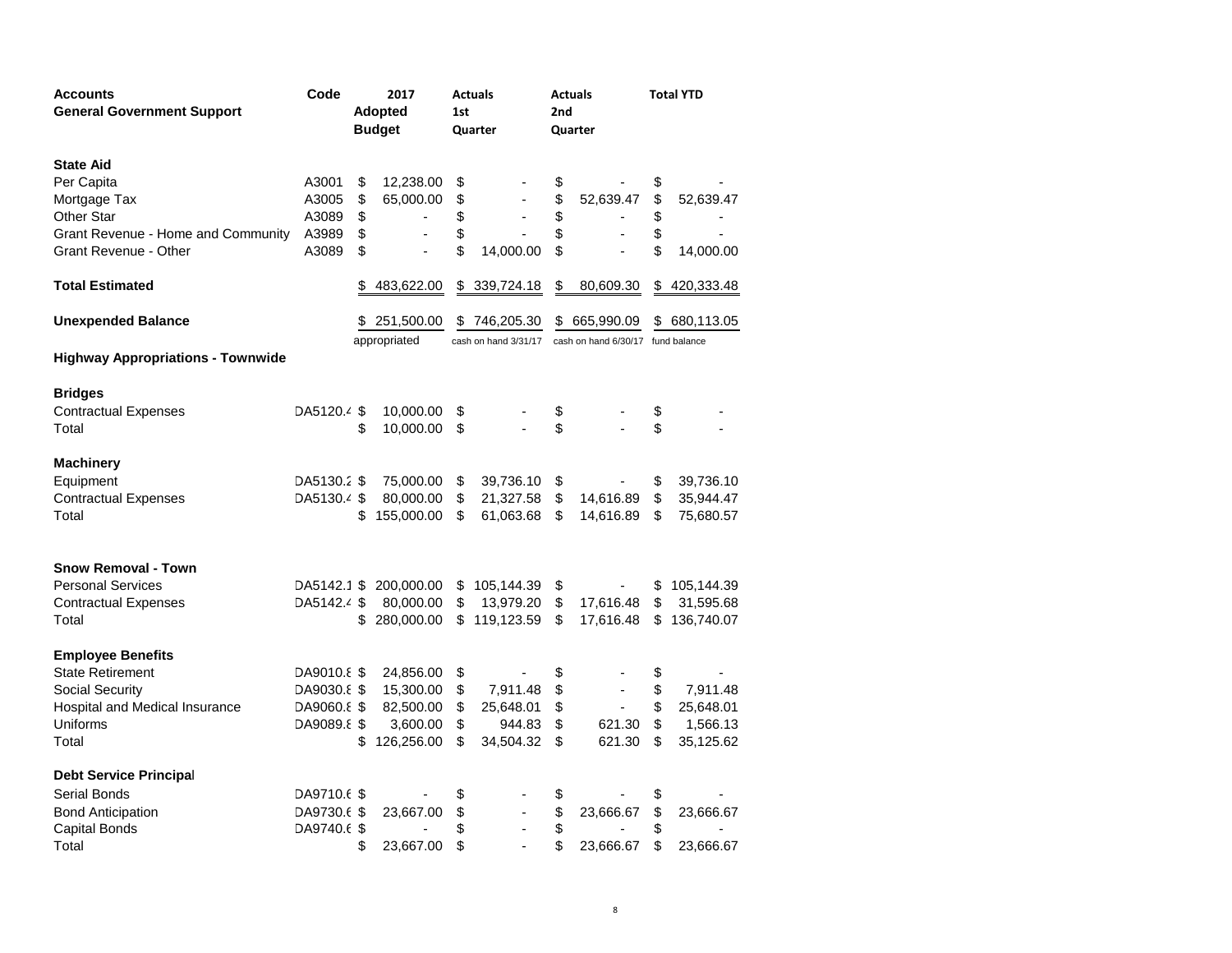| <b>Accounts</b>                                 | Code<br>2017   |     |                        |         | <b>Actuals</b>       |     | <b>Actuals</b>                    | <b>Total YTD</b> |                |  |
|-------------------------------------------------|----------------|-----|------------------------|---------|----------------------|-----|-----------------------------------|------------------|----------------|--|
| <b>General Government Support</b>               | <b>Adopted</b> |     |                        | 1st     |                      | 2nd |                                   |                  |                |  |
|                                                 |                |     | <b>Budget</b>          | Quarter |                      |     | Quarter                           |                  |                |  |
| <b>Interest</b>                                 |                |     |                        |         |                      |     |                                   |                  |                |  |
| <b>Serial Bonds</b>                             | DA9710.7 \$    |     |                        | \$      |                      | \$  |                                   | \$               |                |  |
| <b>Bond Anticipation</b>                        | DA9730.7 \$    |     | 1,996.00               | \$      |                      | \$  | 1,995.10                          | \$               | 1,995.10       |  |
| Capital Bonds                                   | DA9740.7 \$    |     |                        | \$      |                      | \$  |                                   | \$               |                |  |
| Total                                           |                | \$  | 1,996.00               | \$      |                      | \$  | 1,995.10                          | \$               | 1,995.10       |  |
| <b>Interfund Transfers</b>                      |                |     |                        |         |                      |     |                                   |                  |                |  |
| Transfer to: Capital Projects                   | DA9950.9       |     |                        |         |                      |     |                                   |                  |                |  |
| <b>Total Appropriations/Expenses</b>            |                |     | 596,919.00             |         | \$214,691.59         | \$  | 58,516.44                         |                  | \$273,208.03   |  |
| <b>Highway Revenues - Townwide</b>              |                |     |                        |         |                      |     |                                   |                  |                |  |
| <b>Local Sources</b>                            |                |     |                        |         |                      |     |                                   |                  |                |  |
| <b>Real Property Tax</b>                        | DA1001         | \$  | 568,269.00             | \$      | 568,269.00           | \$  |                                   | \$               | 568,269.00     |  |
| Sales of Scrap & Surplus Equip                  | DA2650         | \$  |                        | \$      | ٠                    | \$  | 70,000.00                         | \$               | 70,000.00      |  |
| Interest and Earnings                           | DA2401 \$      |     | 150.00                 | \$      | 90.11                | \$  | 51.07                             | \$               | 141.18         |  |
| <b>Compensation for Loss</b>                    | DA2690 \$      |     | $\blacksquare$         | \$      | 16,500.00            | \$  | $\overline{\phantom{a}}$          | \$               | 16,500.00      |  |
| Mowing - Washington County                      | DA2770 \$      |     | 3,500.00               | \$      |                      | \$  | ÷.                                | \$               | $\overline{a}$ |  |
| <b>Total Estimated Revenues</b>                 |                |     | 571,919.00             |         | \$584,859.11         | \$  | 70,051.07                         | \$               | 654,910.18     |  |
| <b>Unexpended Balance</b>                       |                |     | 25,000.00              |         | \$476,243.22         |     | \$487,777.85                      | \$               | 487,742.27     |  |
|                                                 |                |     | appropriated           |         | cash on hand 3/31/17 |     | cash on hand 6/30/17 fund balance |                  |                |  |
| <b>Highway Appropriations - Outside Village</b> |                |     |                        |         |                      |     |                                   |                  |                |  |
| <b>General Repairs</b>                          |                |     |                        |         |                      |     |                                   |                  |                |  |
| <b>Personal Services</b>                        | DB5110.1 \$    |     | 175,000.00             | \$      |                      | \$  | 88,493.30                         | \$               | 88,493.30      |  |
| <b>Contractual Expenses</b>                     | DB5110.4 \$    |     | 65,000.00              | \$      | 2,773.47             | \$  | 27,705.09                         | \$               | 30,478.56      |  |
| Total                                           |                | \$. | 240,000.00             | \$      | 2,773.47             | \$  | 116,198.39                        | \$               | 118,971.86     |  |
| <b>Improvements</b>                             |                |     |                        |         |                      |     |                                   |                  |                |  |
| Capital Outlay                                  |                |     | DB5112.2 \$ 240,000.00 | \$      |                      | \$  | 137,681.01                        |                  | \$137,681.01   |  |
| <b>Employee Benefits</b>                        |                |     |                        |         |                      |     |                                   |                  |                |  |
| <b>State Retirement</b>                         | DB9010.8 \$    |     | 23,882.00              | \$      |                      | \$  |                                   | \$               |                |  |
| Social Security                                 | DB9030.8 \$    |     | 13,158.00              | \$      |                      | \$  | 6,599.87                          | \$               | 6,599.87       |  |
| Hospital and Medical Insurance                  | DB9060.8 \$    |     | 82,500.00              | \$      | 10,170.42            | \$  | 39,236.22                         | \$               | 49,406.64      |  |
| Uniforms                                        | DB9089.8 \$    |     | 3,600.00               | \$      |                      | \$  | 1,003.98                          | \$               | 1,003.98       |  |
| Total                                           |                | \$  | 123,140.00             | \$      | 10,170.42            | \$  | 46,840.07                         | \$               | 57,010.49      |  |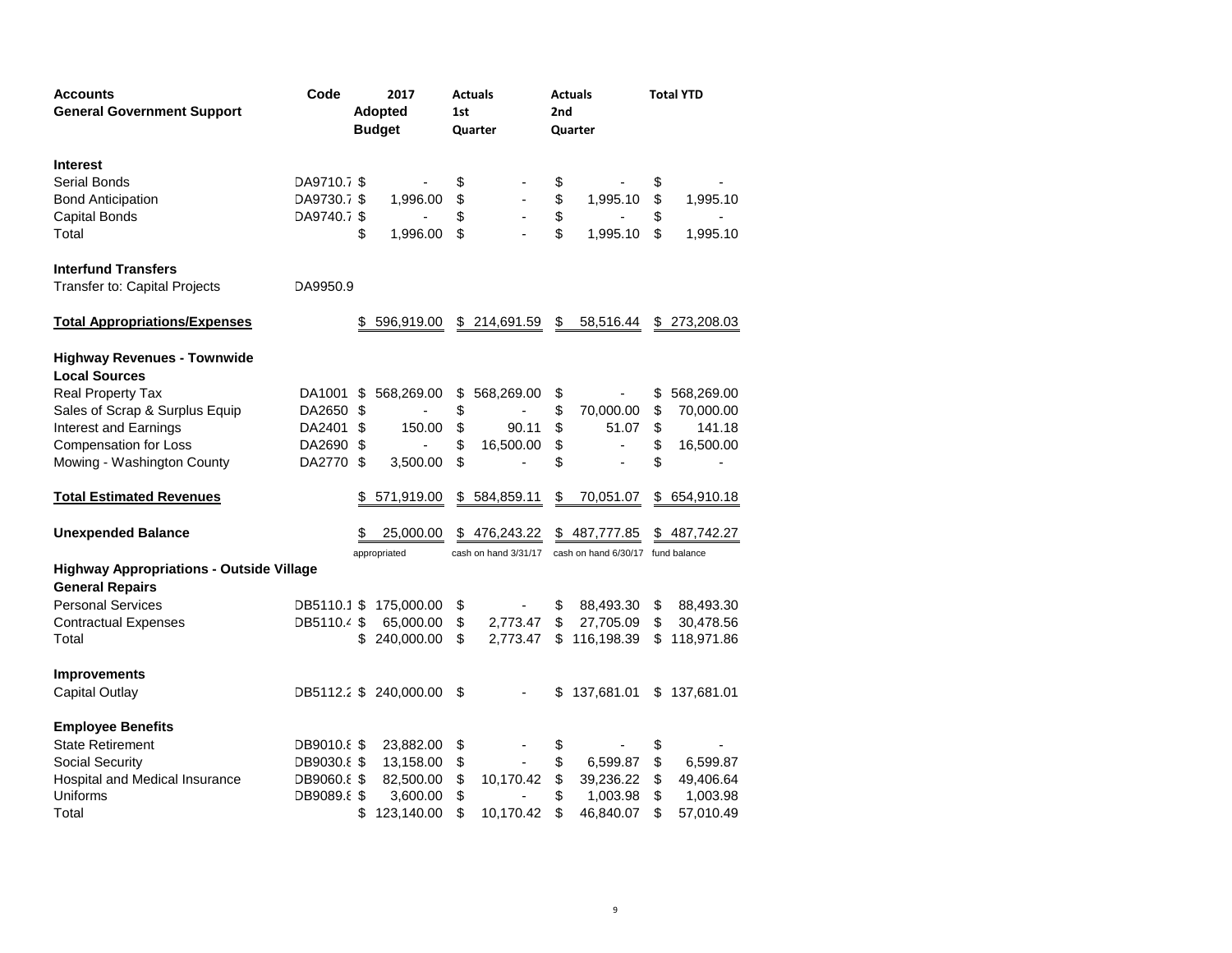| <b>Accounts</b><br><b>General Government Support</b>                                                            | Code                       | 2017<br><b>Adopted</b><br><b>Budget</b> |                                      | 1st            | <b>Actuals</b><br>Quarter            |                | <b>Actuals</b><br>2nd<br>Quarter                  |                | <b>Total YTD</b>                     |
|-----------------------------------------------------------------------------------------------------------------|----------------------------|-----------------------------------------|--------------------------------------|----------------|--------------------------------------|----------------|---------------------------------------------------|----------------|--------------------------------------|
| <b>Debt Service Principal</b><br><b>Bond Anticipation</b>                                                       | DB9730.6                   |                                         |                                      |                |                                      |                |                                                   |                |                                      |
| <b>Interest</b><br><b>Bond Anticipation</b>                                                                     | DB9730.7                   |                                         |                                      |                |                                      |                |                                                   |                |                                      |
| <b>Interfund Transfers</b><br>Transfer to: Capital Project Fund                                                 | DB9950.9                   |                                         |                                      |                |                                      |                |                                                   |                |                                      |
| <b>Total Highway Appropriations - Expenses</b><br><b>Outside Village</b>                                        |                            | S.                                      | 603,140.00                           | \$             | 12,943.89                            |                | \$ 300,719.47                                     |                | \$ 313,663.36                        |
| <b>Highway Revenues - Outside Village</b><br><b>Local Sources</b><br>Real Property Tax<br>Interest and Earnings | DB1001<br>DB2401 \$        | S                                       | 364,990.00<br>150.00                 | \$<br>\$       | 364,990.00<br>31.59                  | \$<br>\$       | 56.18                                             | \$<br>\$       | 364,990.00<br>87.77                  |
| <b>State Aid</b><br><b>Consolidated Highway</b>                                                                 | DB3501                     | \$                                      | 163,000.00                           | \$             |                                      | \$             |                                                   | \$             |                                      |
| <b>Total Estimated Highway Revenues</b>                                                                         |                            | S                                       | 163,150.00                           |                | \$ 365,021.59                        | \$             | 56.18                                             | \$             | 365,077.77                           |
| <b>Unexpended Balance</b>                                                                                       |                            | S                                       | 75,000.00<br>appropriated            |                | \$542,415.36<br>cash on hand 3/30/17 |                | \$241,752.07<br>cash on hand 6/30/17 fund balance | \$             | 241,752.07                           |
| <b>Fire Protection District</b>                                                                                 |                            |                                         |                                      |                |                                      |                |                                                   |                |                                      |
| #6 Fort Ann SF1<br><b>LOSAP</b><br>Total                                                                        | SF3410.4 \$<br>SF9010.8 \$ | \$                                      | 204,390.00<br>204,390.00             | \$<br>\$<br>\$ | 204,390.00<br>204,390.00             | \$<br>\$<br>\$ | ٠                                                 | \$<br>\$<br>\$ | 204,390.00<br>204,390.00             |
| #7 Pilot Knob SF2<br><b>LOSAP</b><br>Total                                                                      | SF3410.4 \$<br>SF9010.8 \$ | \$                                      | 95,400.00<br>3,720.00<br>99,120.00   | \$<br>\$<br>\$ | 95,200.00<br>3,720.00<br>98,920.00   | \$<br>\$<br>\$ |                                                   | \$<br>\$<br>\$ | 95,200.00<br>3,720.00<br>98,920.00   |
| #8 West Fort Ann SF3<br><b>LOSAP</b><br>Total                                                                   | SF3410.4 \$<br>SF9010.8 \$ |                                         | 245,084.00<br>2,200.00<br>247,284.00 | \$<br>\$<br>\$ | 244,884.00<br>2,200.00<br>247,084.00 | \$<br>\$<br>\$ |                                                   | \$<br>\$       | 244,884.00<br>2,200.00<br>247,084.00 |